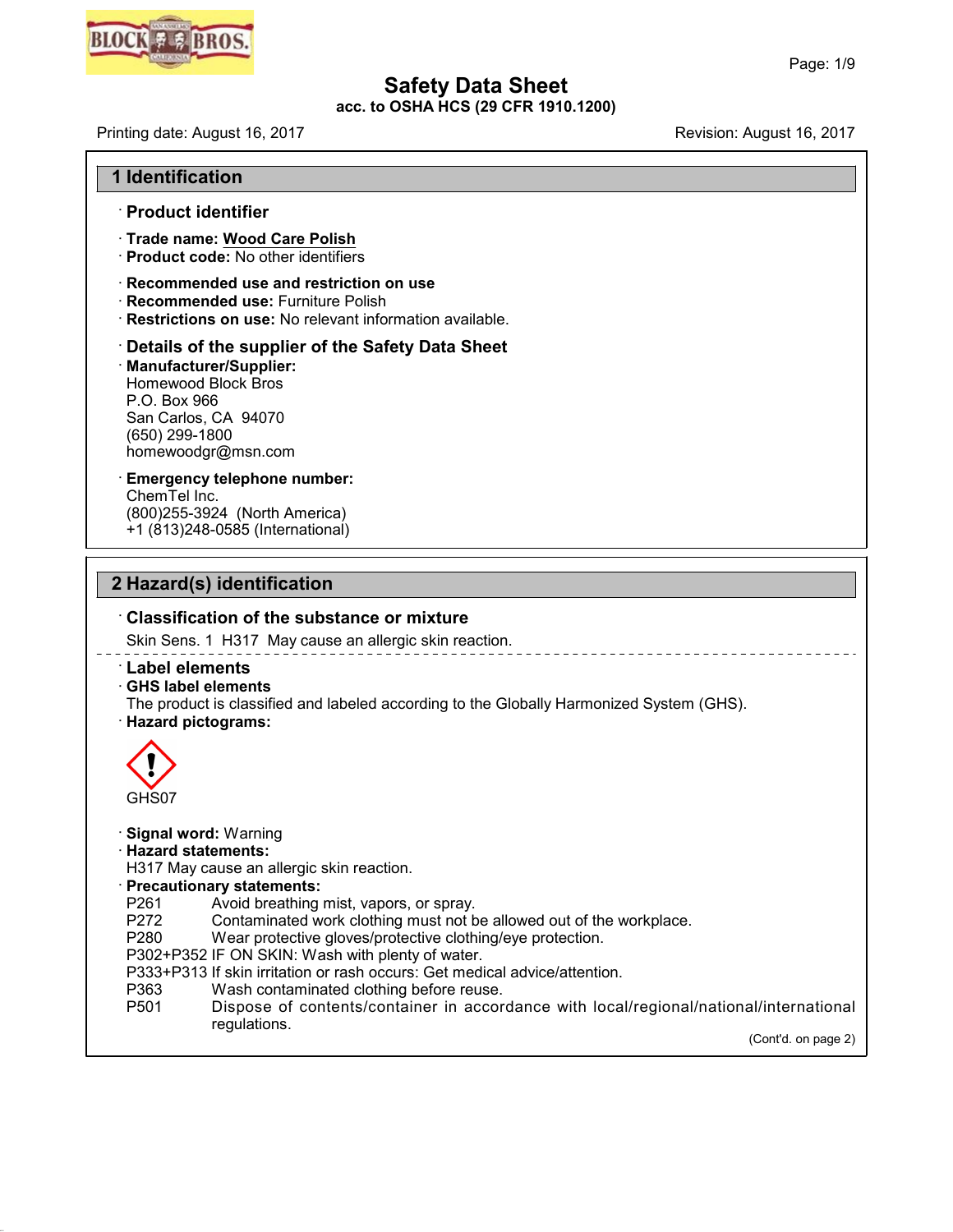

**acc. to OSHA HCS (29 CFR 1910.1200)**

Printing date: August 16, 2017 **Revision: August 16, 2017** Revision: August 16, 2017

**Trade name: Wood Care Polish**

(Cont'd. of page 1)

· **Other hazards** There are no other hazards nototherwise classified that have been identified.

## **3 Composition/information on ingredients**

## · **Chemical characterization: Mixtures**

· **Components:**

5392-40-5 citral Subset of Skin Irrit. 2, H315; Skin Sens. 1, H317 (1%) Skin Sens. 1, H317 (1%)

#### · **Additional information:**

For the listed ingredient(s), the identity and/or exact percentage(s) are being withheld as a trade secret. For the wording of the listed Hazard Statements refer to section 16.

## **4 First-aid measures**

#### · **Description of first aid measures**

· **After inhalation:** Supply fresh air; consult doctor in case of complaints.

· **After skin contact:**

Immediately wash with water and soap and rinse thoroughly.

If skin irritation or rash occurs: Get medical advice/attention.

· **After eye contact:**

Remove contact lenses if worn.

Rinse opened eye for several minutes under running water. If symptoms persist, consult a doctor.

· **After swallowing:** Do not induce vomiting; immediately call for medical help.

· **Most important symptoms and effects, both acute and delayed:**

This product may cause sensitization (allergic reactions) in some individuals.

· **Indication of any immediate medical attention and special treatment needed:**

Contains citral. May produce an allergic reaction.

Treat skin and mucous membrane with antihistamine and corticoid preparations.

If medical advice is needed, have product container or label at hand.

## **5 Fire-fighting measures**

## · **Extinguishing media**

· **Suitable extinguishing agents:**

The product is not flammable.

Use fire fighting measures that suit the environment.

· **For safety reasons unsuitable extinguishing agents:** None.

· **Special hazards arising from the substance or mixture**

Formation of toxic gases is possible during heating or in case of fire.

## · **Advice for firefighters**

#### · **Protective equipment:**

45.2.2

Wear self-contained respiratory protective device.

Wear fully protective suit.

(Cont'd. on page 3)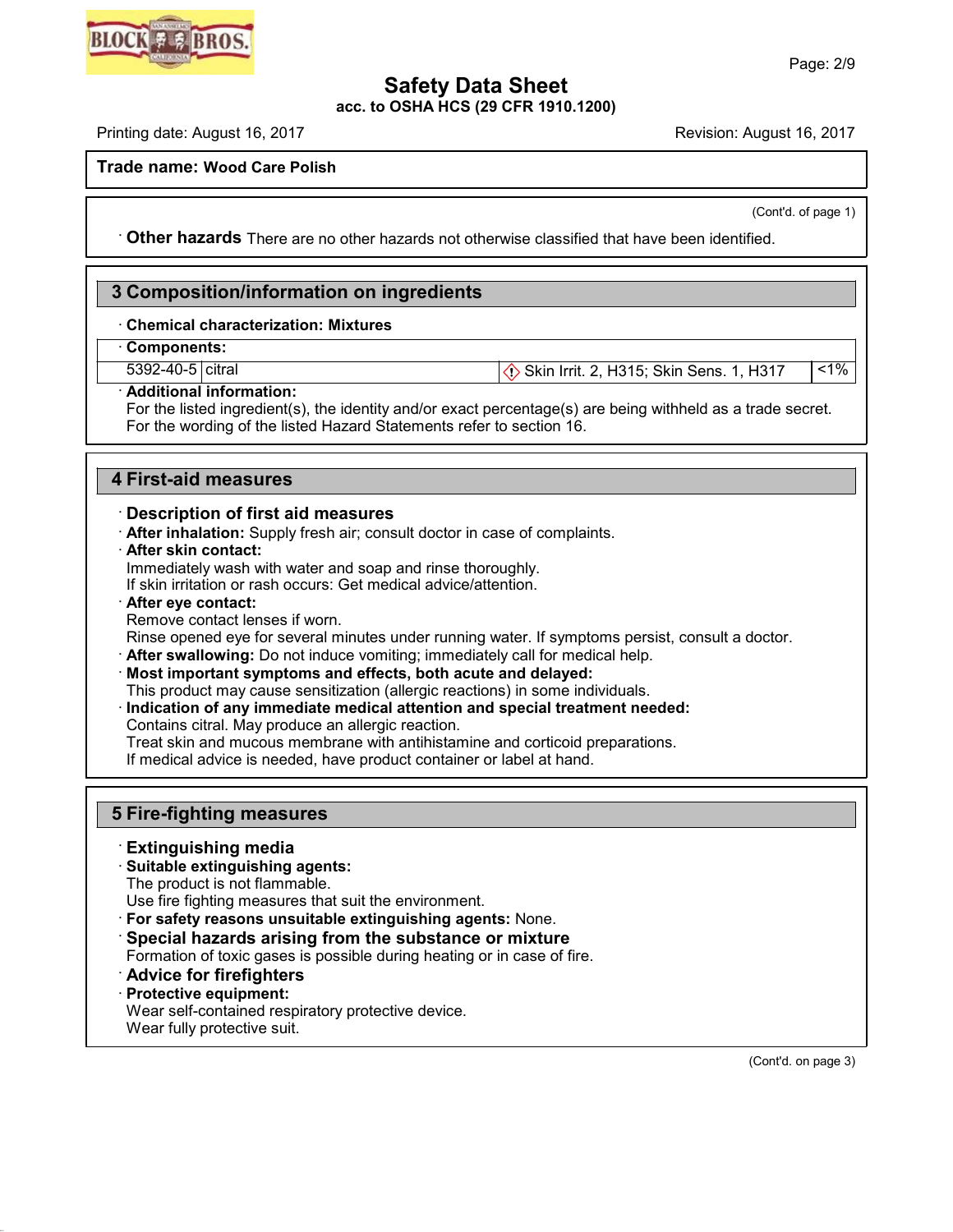**acc. to OSHA HCS (29 CFR 1910.1200)**

Printing date: August 16, 2017 **Revision: August 16, 2017** Revision: August 16, 2017

## **Trade name: Wood Care Polish**

(Cont'd. of page 2)

## **6 Accidental release measures**

## · **Personal precautions, protective equipment and emergency procedures**

Ensure adequate ventilation.

Particular danger of slipping on leaked/spilled product. For large spills, use respiratory protective device against the effects of fumes/dust/aerosol.

#### · **Environmental precautions**

Do not allow undiluted product or large quantities of it to reach ground water, water course or sewage system.

#### · **Methods and material for containment and cleaning up**

Towel or mop up material and collect in a suitable container. Send for recovery or disposal in suitable receptacles.

#### · **Reference to other sections**

See Section 7 for information on safe handling.

See Section 8 for information on personal protection equipment.

See Section 13 for disposal information.

## **7 Handling and storage**

#### · **Handling**

· **Precautions for safe handling:**

Use only in well ventilated areas.

Keep out of reach of children.

Avoid contact with the eyes and skin.

· **Information about protection against explosions and fires:** No special measures required.

## · **Conditions for safe storage, including any incompatibilities**

· **Storage**

45.2.2

· **Requirements to be met by storerooms and receptacles:**

Store in cool, dry conditions in well sealed receptacles.

· **Information about storage in one common storage facility:** Store away from foodstuffs.

- · **Further information about storage conditions:** Protect from heat and direct sunlight.
- · **Specific end use(s)** No relevant information available.

## **8 Exposure controls/personal protection**

## · **Control parameters**

| Components with limit values that require monitoring at the workplace: |                                                                                            |  |  |
|------------------------------------------------------------------------|--------------------------------------------------------------------------------------------|--|--|
| 5392-40-5 citral                                                       |                                                                                            |  |  |
| TLV (USA)                                                              | Long-term value: 32* mg/m <sup>3</sup> , 5* ppm<br>Skin; DSEN; *inhalable fraction + vapor |  |  |
|                                                                        | LMPE (Mexico) Long-term value: 5 ppm<br>A4, PIEL, SEN, IFV                                 |  |  |
|                                                                        | (Cont'd. on page 4)                                                                        |  |  |

**BLOCK EX RRO**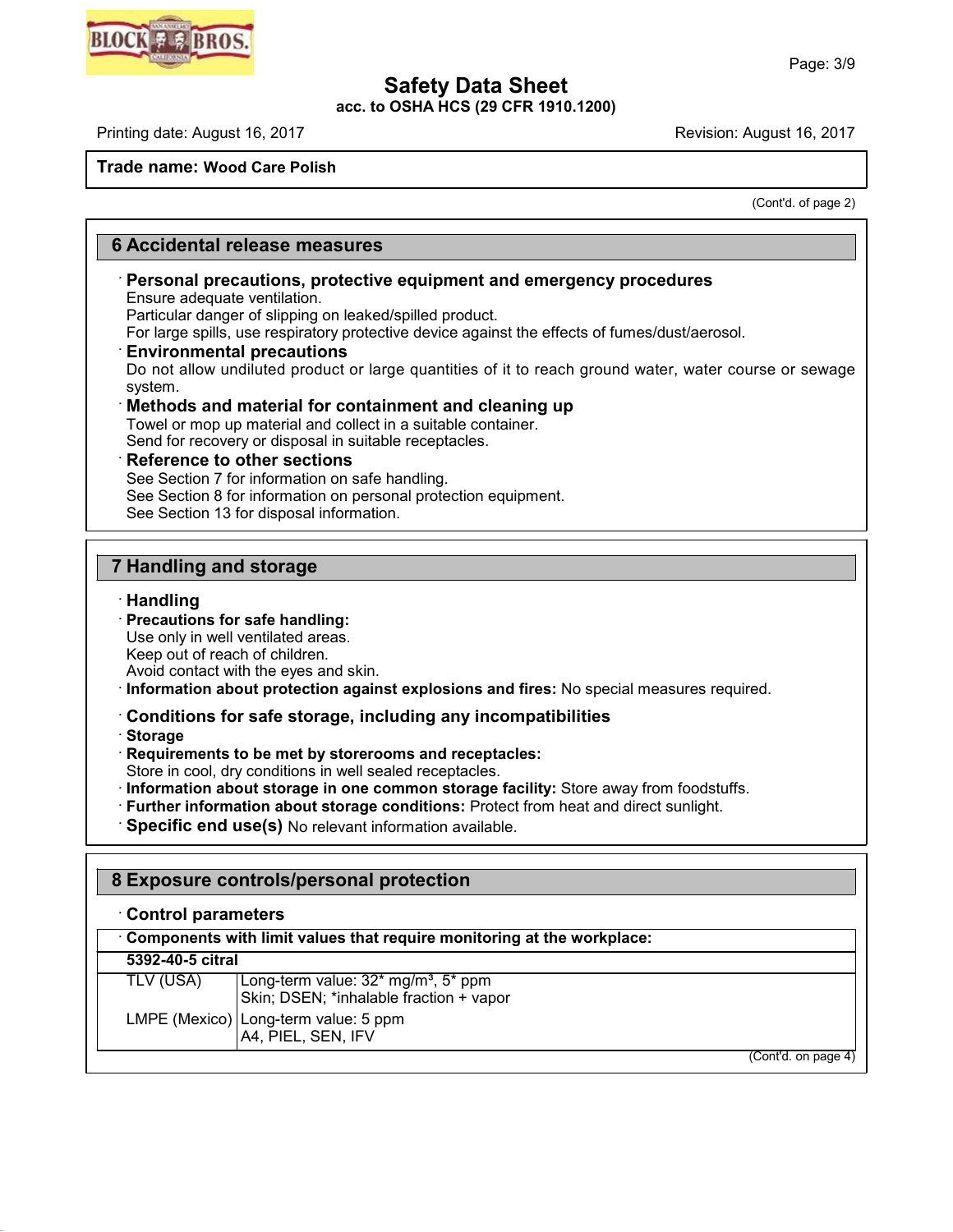**acc. to OSHA HCS (29 CFR 1910.1200)**

Printing date: August 16, 2017 **Printing date: August 16, 2017** 

45.2.2

**Trade name: Wood Care Polish**

| (Cont'd. of page 3)                                                                                   |  |
|-------------------------------------------------------------------------------------------------------|--|
| <b>Exposure controls</b>                                                                              |  |
| · Personal protective equipment:                                                                      |  |
| <b>General protective and hygienic measures:</b>                                                      |  |
| The usual precautionary measures for handling chemicals should be followed.                           |  |
| Keep away from foodstuffs, beverages and feed.                                                        |  |
| Wash hands before breaks and at the end of work.<br>Do not inhale gases / fumes / aerosols.           |  |
| Avoid contact with the eyes and skin.                                                                 |  |
| Engineering controls: Provide adequate ventilation.                                                   |  |
| <b>Breathing equipment:</b>                                                                           |  |
| Not required under normal conditions of use.                                                          |  |
| Wear appropriate NIOSH respirator when ventilation is inadequate and occupational exposure limits are |  |
| exceeded.                                                                                             |  |
| · Protection of hands:                                                                                |  |
| Protective gloves                                                                                     |  |
| Gloves should be worn by people previously sensitized to any component of the product                 |  |
| Protection may be required for spills.                                                                |  |
| · Eye protection:                                                                                     |  |
|                                                                                                       |  |
| Safety glasses                                                                                        |  |
|                                                                                                       |  |
| Follow relevant national guidelines concerning the use of protective eyewear.                         |  |
| <b>Body protection: Protective work clothing</b>                                                      |  |
| : Limitation and supervision of exposure into the environment                                         |  |
| No relevant information available.                                                                    |  |

| 9 Physical and chemical properties                    |                 |                     |  |  |  |
|-------------------------------------------------------|-----------------|---------------------|--|--|--|
| Information on basic physical and chemical properties |                 |                     |  |  |  |
| · Appearance:                                         |                 |                     |  |  |  |
| Form:                                                 | Viscous liquid. |                     |  |  |  |
| Color:                                                | Opaque          |                     |  |  |  |
|                                                       | Light yellow    |                     |  |  |  |
| · Odor:                                               | Citrus.         |                     |  |  |  |
| Odor threshold:                                       | Not determined. |                     |  |  |  |
| pH-value:                                             | $6.50 - 7.50$   |                     |  |  |  |
| · Melting point/Melting range:                        | Not determined. |                     |  |  |  |
| <b>Boiling point/Boiling range:</b>                   | Not determined. |                     |  |  |  |
| · Flash point:                                        | Not applicable. |                     |  |  |  |
| · Flammability (solid, gaseous):                      | Not applicable. |                     |  |  |  |
|                                                       |                 | (Cont'd. on page 5) |  |  |  |

# BLOCK # # BROS.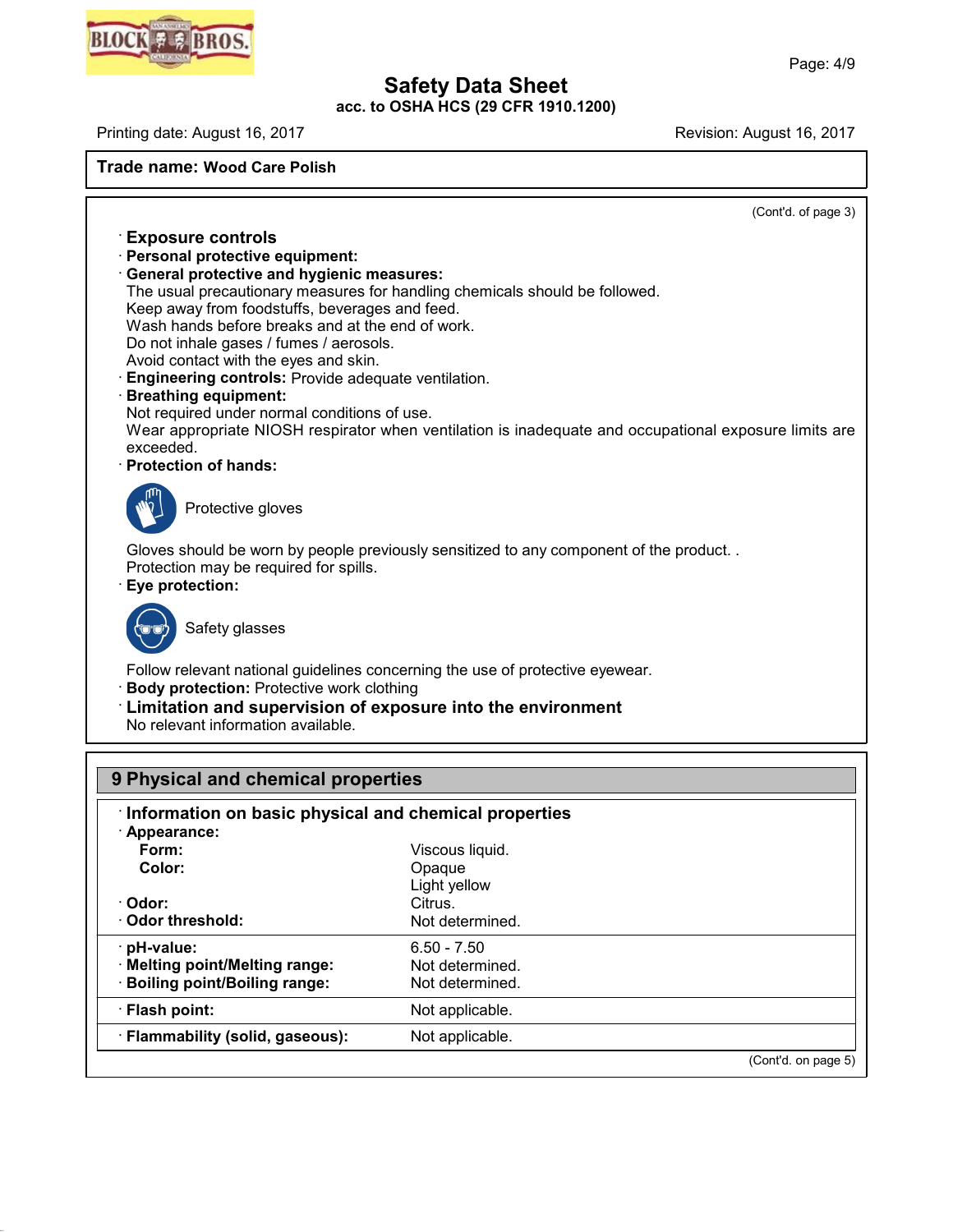

## **Safety Data Sheet acc. to OSHA HCS (29 CFR 1910.1200)**

Printing date: August 16, 2017 **Revision: August 16, 2017** Revision: August 16, 2017

**Trade name: Wood Care Polish**

|                                                            |                                               | (Cont'd. of page 4) |
|------------------------------------------------------------|-----------------------------------------------|---------------------|
| · Auto-ignition temperature:                               | Not determined.                               |                     |
| · Decomposition temperature:                               | Not determined.                               |                     |
| · Danger of explosion:                                     | Product does not present an explosion hazard. |                     |
| <b>Explosion limits</b>                                    |                                               |                     |
| Lower:                                                     | Not determined.                               |                     |
| Upper:                                                     | Not determined.                               |                     |
| · Oxidizing properties:                                    | Non-oxidizing.                                |                     |
| · Vapor pressure:                                          | Not determined.                               |                     |
| · Density:                                                 |                                               |                     |
| Relative density at 20°C (68 °F):                          | 0.9603                                        |                     |
| Vapor density:                                             | Not determined.                               |                     |
| <b>Evaporation rate:</b>                                   | Not determined.                               |                     |
| · Solubility in / Miscibility with                         |                                               |                     |
| Water:                                                     | Fully miscible.                               |                     |
| · Partition coefficient (n-octanol/water): Not determined. |                                               |                     |
| <b>∴Viscosity</b>                                          |                                               |                     |
| Dynamic at 20°C (68 °F):                                   | 2900 cps                                      |                     |
| Kinematic:                                                 | Not determined.                               |                     |
| <b>Other information</b>                                   | No relevant information available.            |                     |

## **10 Stability and reactivity**

· **Reactivity:** No relevant information available.

· **Chemical stability:** Stable under normal temperatures and pressures.

· **Thermal decomposition / conditions to be avoided:**

No decomposition if used according to specifications.

- · **Possibility of hazardous reactions**
- Toxic fumes may be released if heated above the decomposition point.
- · **Conditions to avoid** Keep away from heat and direct sunlight.
- · **Incompatible materials** Oxidizers, strong bases, strong acids

## · **Hazardous decomposition products**

Carbon monoxide and carbon dioxide Possible in traces:

Nitrogen oxides (NOx)

## **11 Toxicological information**

## · **Information on toxicological effects**

· **Acute toxicity:**

45.2.2

· **LD/LC50 values that are relevant for classification:** None.

(Cont'd. on page 6)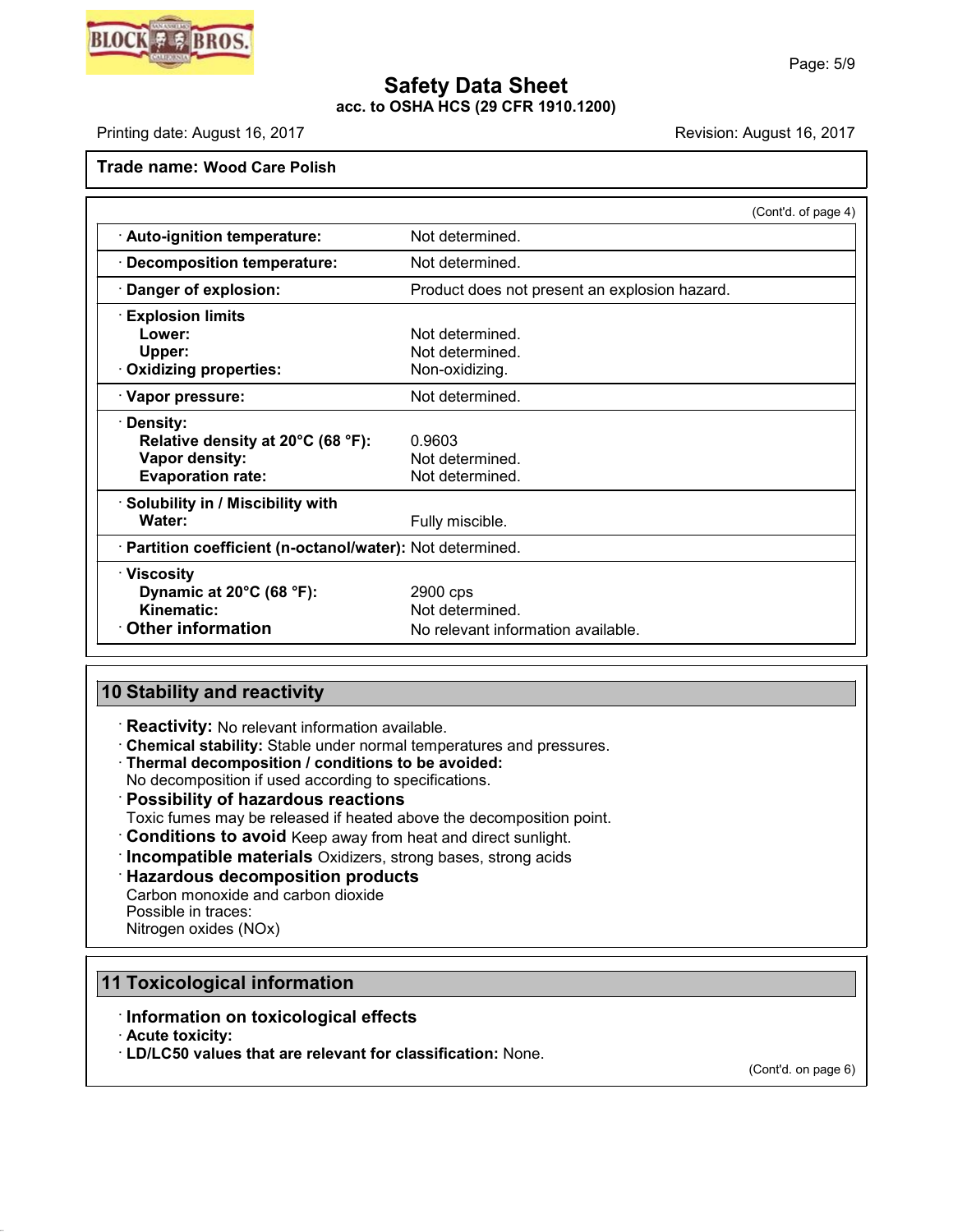**acc. to OSHA HCS (29 CFR 1910.1200)**

Printing date: August 16, 2017 **Revision: August 16, 2017** Revision: August 16, 2017

**Trade name: Wood Care Polish**

(Cont'd. of page 5)

· **Primary irritant effect:**

- · **On the skin:** Based on available data, the classification criteria are not met.
- · **On the eye:** Based on available data, the classification criteria are not met.
- · **Sensitization:** Contains citral. May produce an allergic reaction.

## · **Carcinogenic categories**

## · **IARC (International Agency for Research on Cancer):**

None of the ingredients are listed.

## · **NTP (National Toxicology Program):**

None of the ingredients are listed.

## · **OSHA-Ca (Occupational Safety & Health Administration):**

None of the ingredients are listed.

· **Probable route(s) of exposure:**

Inhalation.

Ingestion.

Eye contact.

Skin contact.

· **Germ cell mutagenicity:** Based on available data, the classification criteria are not met.

- · **Carcinogenicity:** Based on available data, the classification criteria are not met.
- · **Reproductive toxicity:** Based on available data, the classification criteria are not met.
- · **STOT-single exposure:** Based on available data, the classification criteria are not met.
- · **STOT-repeated exposure:** Based on available data, the classification criteria are not met.
- · **Aspiration hazard:** Based on available data, the classification criteria are not met.

## **12 Ecological information**

- · **Toxicity**
- · **Aquatic toxicity** No relevant information available.
- · **Persistence and degradability** No relevant information available.
- · **Bioaccumulative potential:** No relevant information available.
- · **Mobility in soil:** No relevant information available.
- · **Additional ecological information**
- · **General notes:**

Do not allow undiluted product or large quantities of it to reach ground water, water course or sewage system.

· **Other adverse effects** No relevant information available.

## **13 Disposal considerations**

## · **Waste treatment methods**

#### · **Recommendation:**

45.2.2

Smaller quantities can be disposed of with household waste.

The user of this material has the responsibility to dispose of unused material, residues and containers in compliance with all relevant local, state and federal laws and regulations regarding treatment, storage and disposal for hazardous and nonhazardous wastes.

(Cont'd. on page 7)

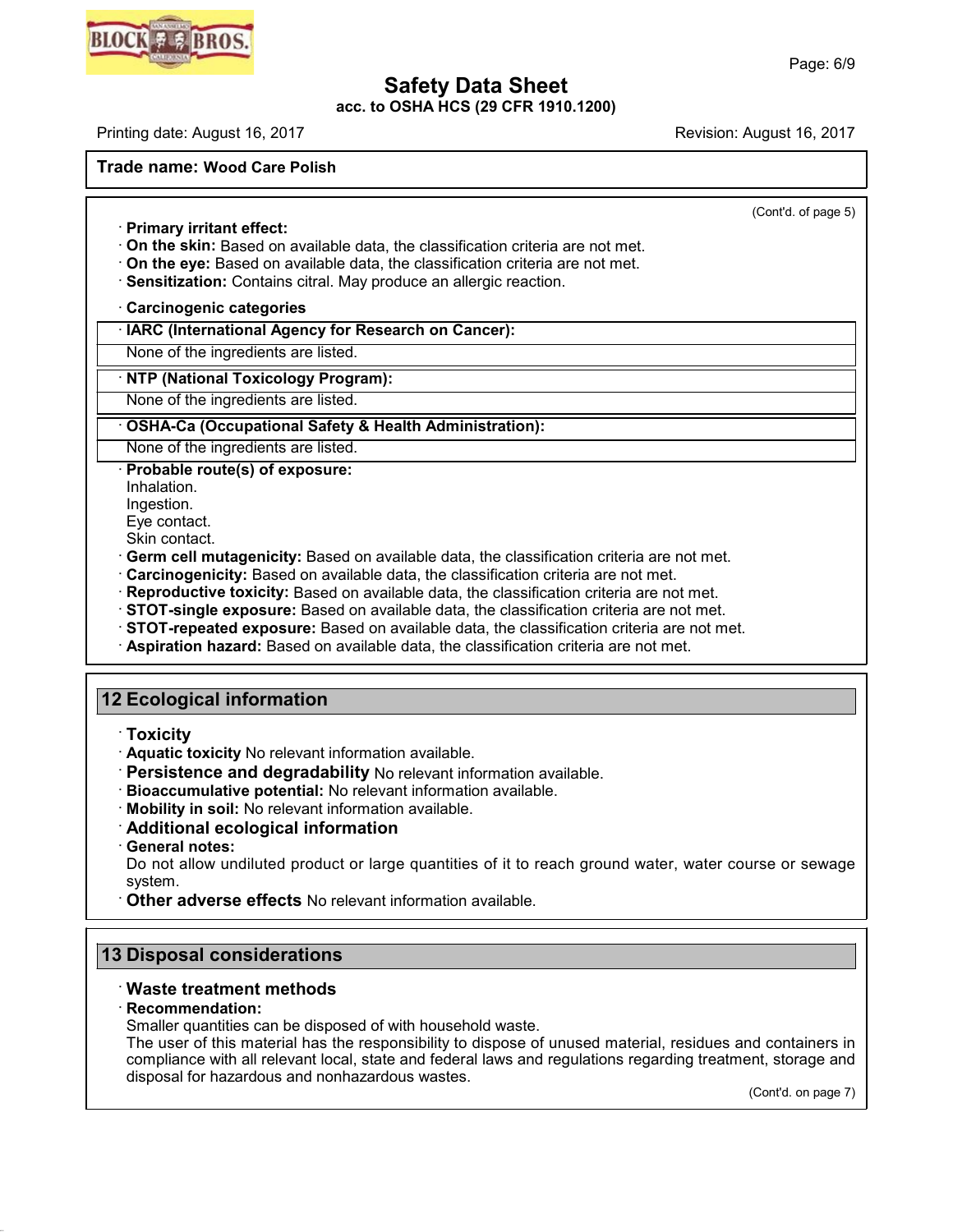**acc. to OSHA HCS (29 CFR 1910.1200)**

Printing date: August 16, 2017 **Revision: August 16, 2017** Revision: August 16, 2017

**Trade name: Wood Care Polish**

(Cont'd. of page 6)

## · **Uncleaned packagings**

· **Recommendation:** Disposal must be made according to official regulations.

· **Recommended cleansing agent:** Water, if necessary with cleansing agents.

| 14 Transport information                                                          |                 |  |
|-----------------------------------------------------------------------------------|-----------------|--|
| · UN-Number<br>$\cdot$ DOT, ADR, IMDG, IATA                                       | Not regulated.  |  |
| UN proper shipping name<br>· DOT, ADR, IMDG, IATA                                 | Not regulated.  |  |
| Transport hazard class(es)                                                        |                 |  |
| $\cdot$ DOT, ADR, IMDG, IATA<br>· Class                                           | Not regulated.  |  |
| · Packing group<br>· DOT, ADR, IMDG, IATA                                         | Not regulated.  |  |
| $\cdot$ Environmental hazards.<br>· Marine pollutant:                             | <b>No</b>       |  |
| <b>Special precautions for user</b>                                               | Not applicable. |  |
| Transport in bulk according to Annex II of<br><b>MARPOL73/78 and the IBC Code</b> | Not applicable. |  |

## **15 Regulatory information**

· **Safety, health and environmental regulations/legislation specific for the substance or mixture** · **United States (USA)**

· **SARA**

45.2.2

· **Section 302 (extremely hazardous substances):**

None of the ingredients are listed.

· **Section 304 (emergency release notification):**

None of the ingredients are listed.

· **Section 355 (extremely hazardous substances):**

None of the ingredients are listed.

· **Section 313 (Specific toxic chemical listings):**

None of the ingredients are listed.

· **TSCA (Toxic Substances Control Act)**

All ingredients are listed.

(Cont'd. on page 8)

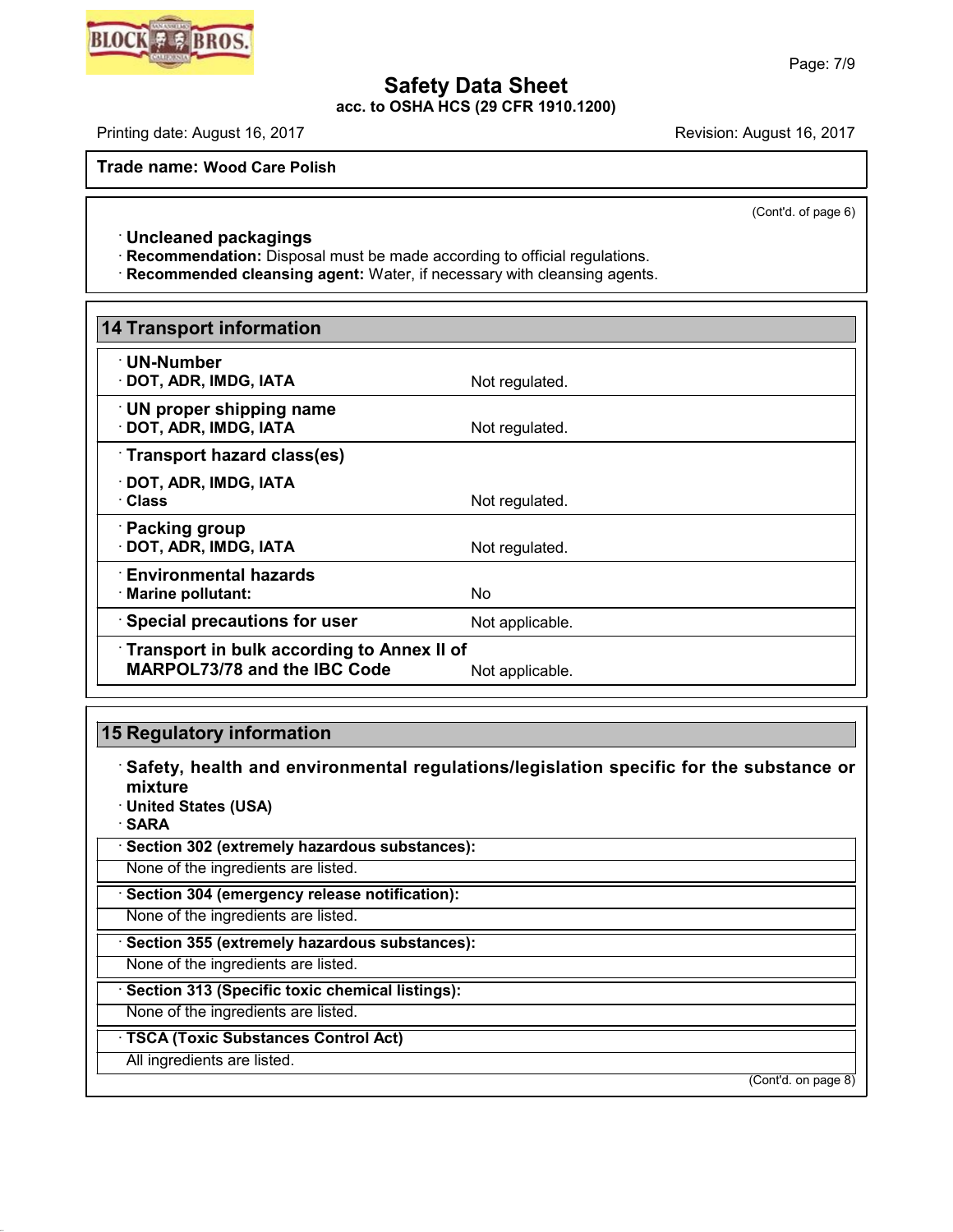**acc. to OSHA HCS (29 CFR 1910.1200)**

Printing date: August 16, 2017 **Printing date: August 16, 2017** 

**Trade name: Wood Care Polish**

(Cont'd. of page 7)

· **Proposition 65 (California)** · **Chemicals known to cause cancer:**

None of the ingredients are listed.

· **Chemicals known to cause reproductive toxicity for females:**

None of the ingredients are listed.

· **Chemicals known to cause reproductive toxicity for males:**

None of the ingredients are listed.

· **Chemicals known to cause developmental toxicity:**

None of the ingredients are listed.

· **Carcinogenic categories**

· **EPA (Environmental Protection Agency):**

None of the ingredients are listed.

· **IARC (International Agency for Research on Cancer):**

None of the ingredients are listed.

· **NIOSH-Ca (National Institute for Occupational Safety and Health):**

None of the ingredients are listed.

## **16 Other information**

45.2.2

This information is based on our present knowledge. However, this shall not constitute a guarantee for any specific product features and shall not establish a legally valid contractual relationship.

· **Date of preparation / last revision** August 16, 2017 / -

· **Abbreviations and acronyms:**

ADR: European Agreement concerning the International Carriage of Dangerous Goods by Road IMDG: International Maritime Code for Dangerous Goods DOT: US Department of Transportation IATA: International Air Transport Association CAS: Chemical Abstracts Service (division of the American Chemical Society) LC50: Lethal concentration, 50 percent LD50: Lethal dose, 50 percent NIOSH: National Institute for Occupational Safety and Health OSHA: Occupational Safety & Health Administration TLV: Threshold Limit Value PEL: Permissible Exposure Limit REL: Recommended Exposure Limit Skin Irrit. 2: Skin corrosion/irritation – Category 2 Skin Sens. 1: Skin sensitisation – Category 1 · **Sources**

(Cont'd. on page 9)